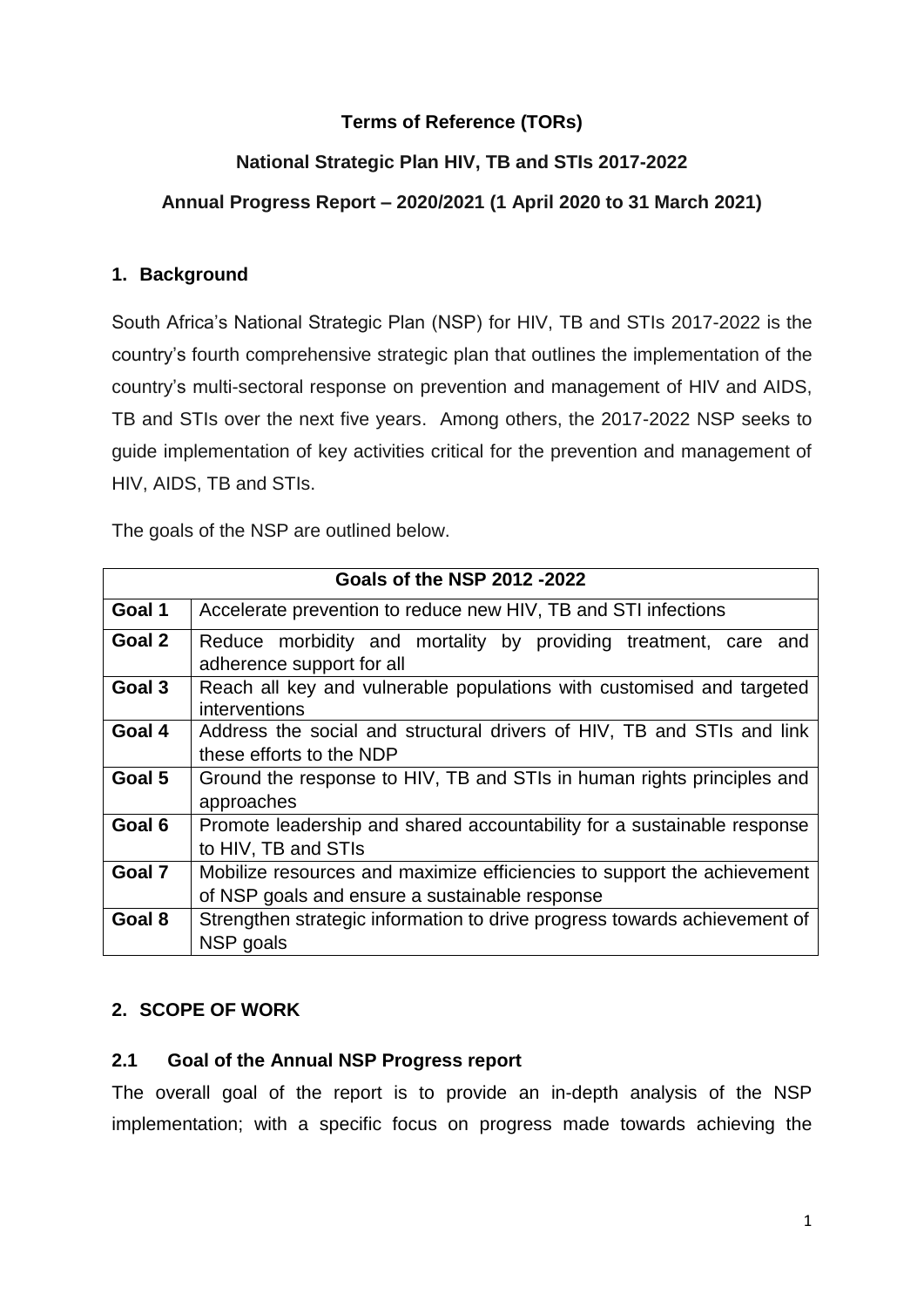targets set for each of the eight goals. Additionally, the report will also provide a high-level assessment on the impact of COVID-19 in the implementation of the NSP.

#### **2.2 Objectives of the Annual NSP Progress report**

This is the third report for the NSP 2017-2022, it informs on the 2020/2021 progress stemming from the NSP baseline and June 2019 mid-term performance of the NSP, therefore the objective of the assignment are to;

- 2.2.1 Assess performance in the implementation of the NSP, against set targets for each of the NSP goals and objectives.
- 2.2.2 Identify the challenges and gaps encountered in the implementation of the NSP and suggest bold and practical recommendations to address the identified gaps and challenges.

Propose appropriate and practical recommendations in terms of strategies and policies aligned to the emerging issues and/or opportunities.

- 2.2.3 Identify lessons learned and best practices from the NSP implementation to date.
- 2.2.4 Review impact and outcome indicator sets, to create the basis for quality improvements and prioritization in the NSP implementation.
- 2.2.5 Assess and summarise the impact of COVID-19 on the implementation of the NSP

#### **3.2 Methodology**

A comprehensive desk review to be conducted to establish performance

regarding reported NSP goals and targets. The desk review includes but is not limited to a variety of existing source documents from SANAC, Provincial Councils on AIDS (PCAs), development partners, civil society organisations, especially including organisations of people living with HIV and AIDS and key populations and the private sector. Furthermore, information from government departments, including Health, Social Development, Basic Education, Higher Education, and Correctional services should be accessed to ensure a comprehensive document review.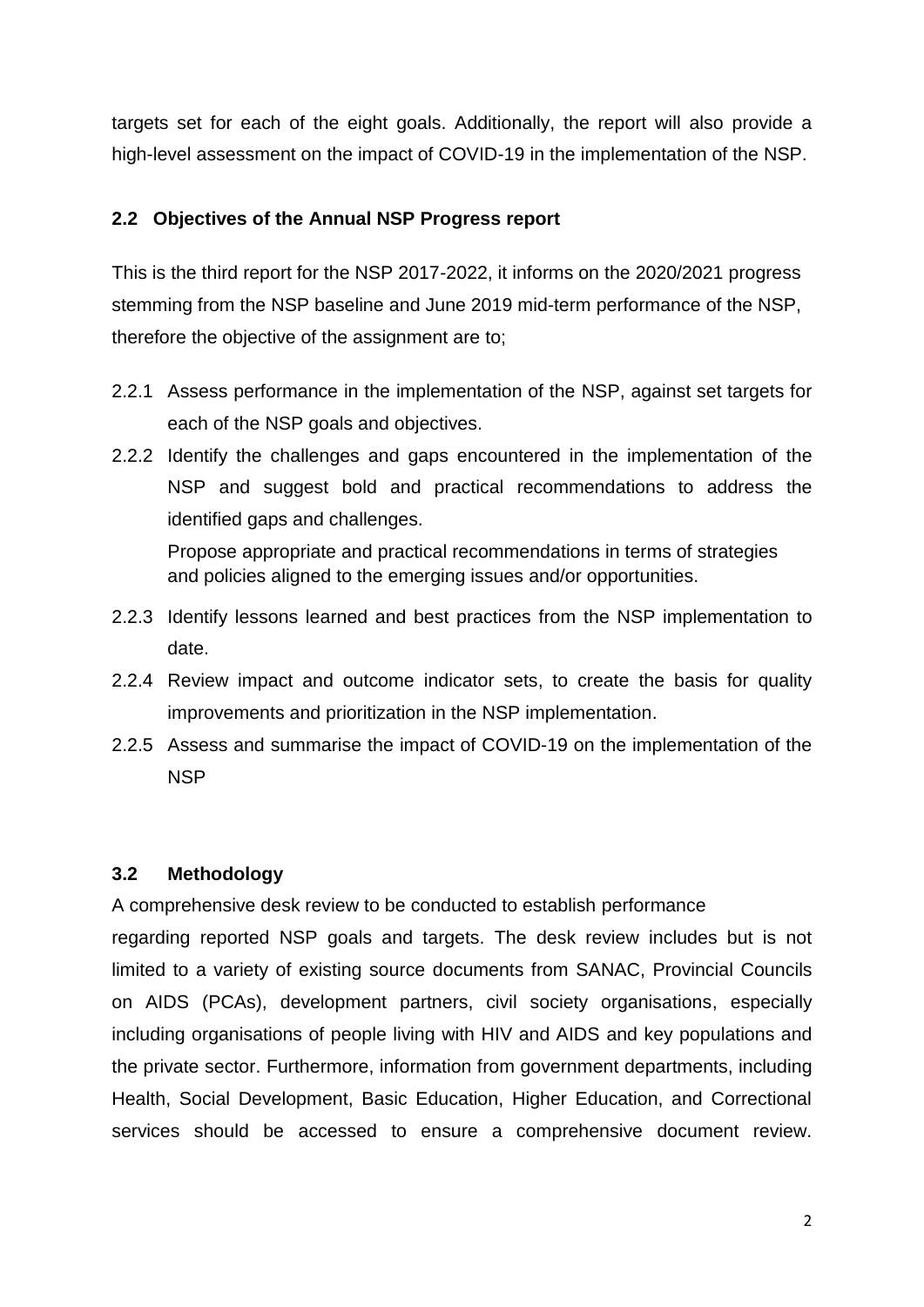Documents to be reviewed should include progress reports, technical and research studies, concept papers, policies and programme guidelines where available.

## **3.3 Deliverables**

The following are the deliverables to be submitted by the consultant or consulting firm:

- A detailed work plan and proposal, not more than 10 pages.
- A draft report with relevant infographics and data sources to be reviewed and approved by SANAC.
- A final report with recommendations to assist acceleration of implementation to ensure that targets are met by end of the NSP implementation period.

All the above documents should be submitted as follows:

- An electronic copy in Microsoft Word with appropriate tables, graphs and infographics.
- Copy in Word and PDF.

### **3. Timelines**

The consultant/consultant firm is anticipated to start work on 01 August 2021 and submit the final report by 30 September 2021.

### **4. Reporting**

The consultant will report to the Strategic Information: Executive Manager.

### **5.Experience and Qualifications:**

- Extensive knowledge of the South African multi-sectoral response including the NSP, Provincial Implementation Plans (PIPs) and Multi-Sectoral District Implementation Plans (MDIPs).
- Proven experience in conducting similar reviews and/or evaluations (previous experience in undertaking the NSP Mid-Term Review (MTR) and similar reports will be an added advantage):
- A clear understanding of the SANAC structures at all levels.